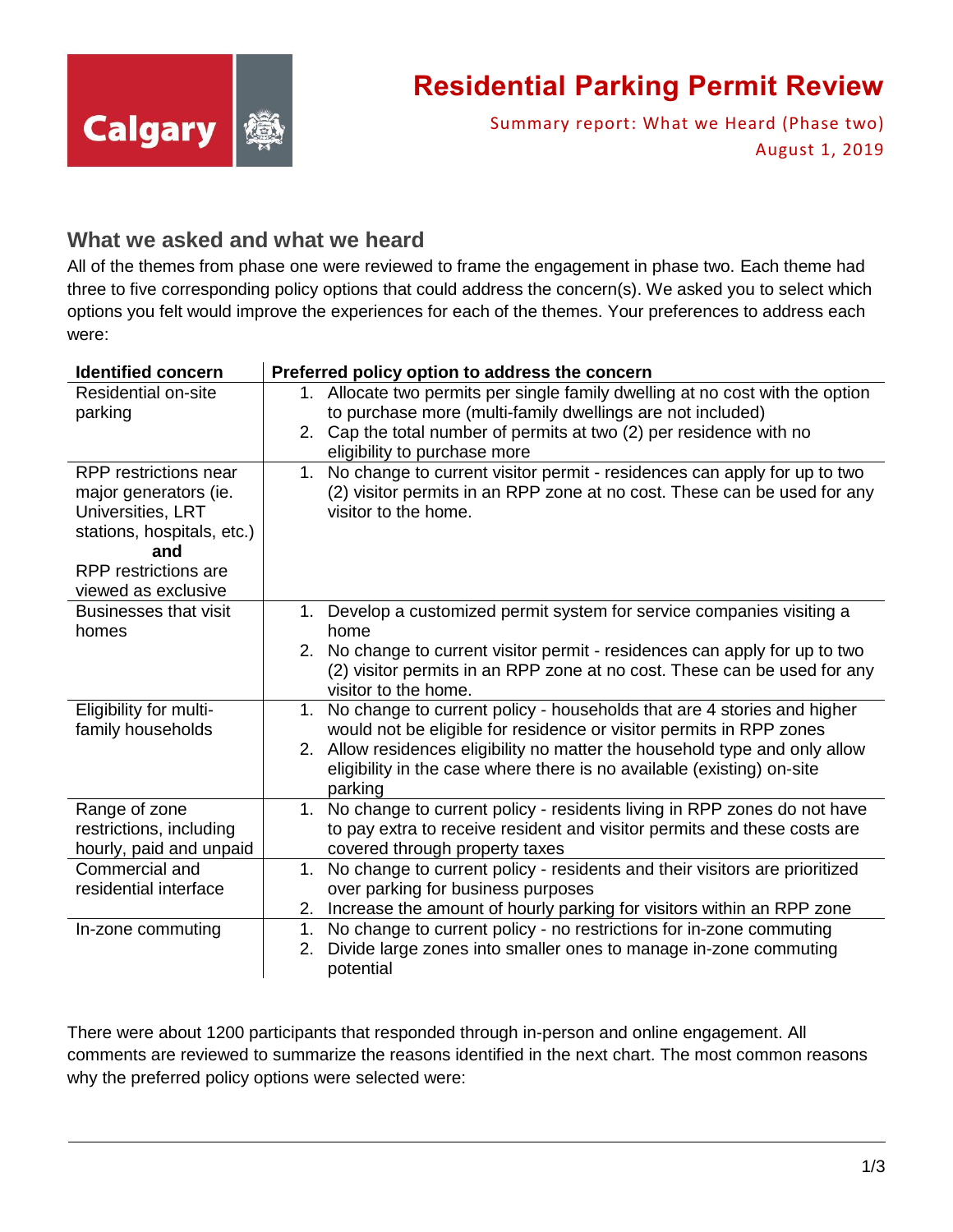

# **Residential Parking Permit Review**

Summary report: What we Heard (Phase two) August 1, 2019

| Reason                     | <b>More details</b>                                                                                                                                    |
|----------------------------|--------------------------------------------------------------------------------------------------------------------------------------------------------|
| <b>General support for</b> | General agreement with the option selected or emphasis on part of the option,                                                                          |
| the option selected        | including choosing 'no change' and identifying that the topic isn't a problem or                                                                       |
|                            | is actually a benefit                                                                                                                                  |
|                            |                                                                                                                                                        |
| Providing a specific       | Changes to fees or fee structures, changes to daily time limits of short stay                                                                          |
| suggestion or              | parking or to hourly time limits of the parking itself, and distances of parking                                                                       |
| recommendation             | near home or within zone.                                                                                                                              |
| Desire for a fair or       | Includes desire for a fair and equitable system, concerns of abuse of the                                                                              |
| equitable system           | system, cost balance, inclusion and exclusion within and between RPP zones,                                                                            |
|                            | and general comments about parking fairness. Also includes concerns about                                                                              |
|                            | tax-payment as a measure of fairness of who should be able to park on-street                                                                           |
|                            |                                                                                                                                                        |
| <b>Enforcement</b>         | Includes suggestions that the previous paper-based system was easier to                                                                                |
|                            | enforce or was better in general, desire to see more enforcement, the                                                                                  |
|                            | importance of good, active enforcement, enforcement is critical to the success                                                                         |
| <b>Proximity and</b>       | of the RPP program<br>Priority of close proximity to the residence is important for access, high use of                                                |
| access                     | street parking hinders proximity, specific examples of overcrowding causes, or                                                                         |
|                            | examples of people who need access or when proximity is most important                                                                                 |
| Preferences for paid       | A near equal amount of comments reflected the desire to have:                                                                                          |
| or for unpaid              | • more unpaid parking options                                                                                                                          |
| parking solutions          | • more paid parking options                                                                                                                            |
| <b>Number</b> of parking   | Concerns were, in almost equal numbers, that:                                                                                                          |
| permits (most often        | • Two visitor passes is not enough                                                                                                                     |
| mentioned related to       | • One or two passes is enough or more than enough                                                                                                      |
| the first three topics)    |                                                                                                                                                        |
| <b>Consider area-</b>      | Different problems exist for different zones, some solutions would work in some                                                                        |
| specific needs &           | zones and not others, need to review parking conditions and restrictions in                                                                            |
| review zones               | zones and adjust appropriately. Also comments about some zones being                                                                                   |
| No street parking          | unnecessary, underused or with time restrictions that weren't helpful.<br>Doesn't support subsidized parking (including the need to inform people that |
| should be allowed          | they shouldn't expect to or be able to store a private vehicle on a public street                                                                      |
|                            | for free), don't support having RPP zones, don't want any street parking                                                                               |
|                            | whatsoever, need to ensure on-site parking is used                                                                                                     |
| <b>Need more on-site</b>   | Concerns that infills or multi-family residential don't have enough on-site                                                                            |
| parking and The City       | parking and The City should enforce this at the land-use stage. Places like                                                                            |
| has a role to regulate     | businesses, events or major generators (like hospitals, universities and LRT                                                                           |
| this                       | stations) need to have enough on-site parking so their                                                                                                 |
|                            | guests/visitors/staff/customers don't need to park on the street, the on-site                                                                          |
|                            | parking can't be so expensive that people can't afford to pay it and park on the                                                                       |
|                            | street, The City needs to ensure there is enough on-site parking through                                                                               |
|                            | regulations, licenses, etc.                                                                                                                            |
| <b>Education</b> on policy | Need to get more education on the policy, asking specific questions about the                                                                          |
| and rules                  | policy or parking                                                                                                                                      |